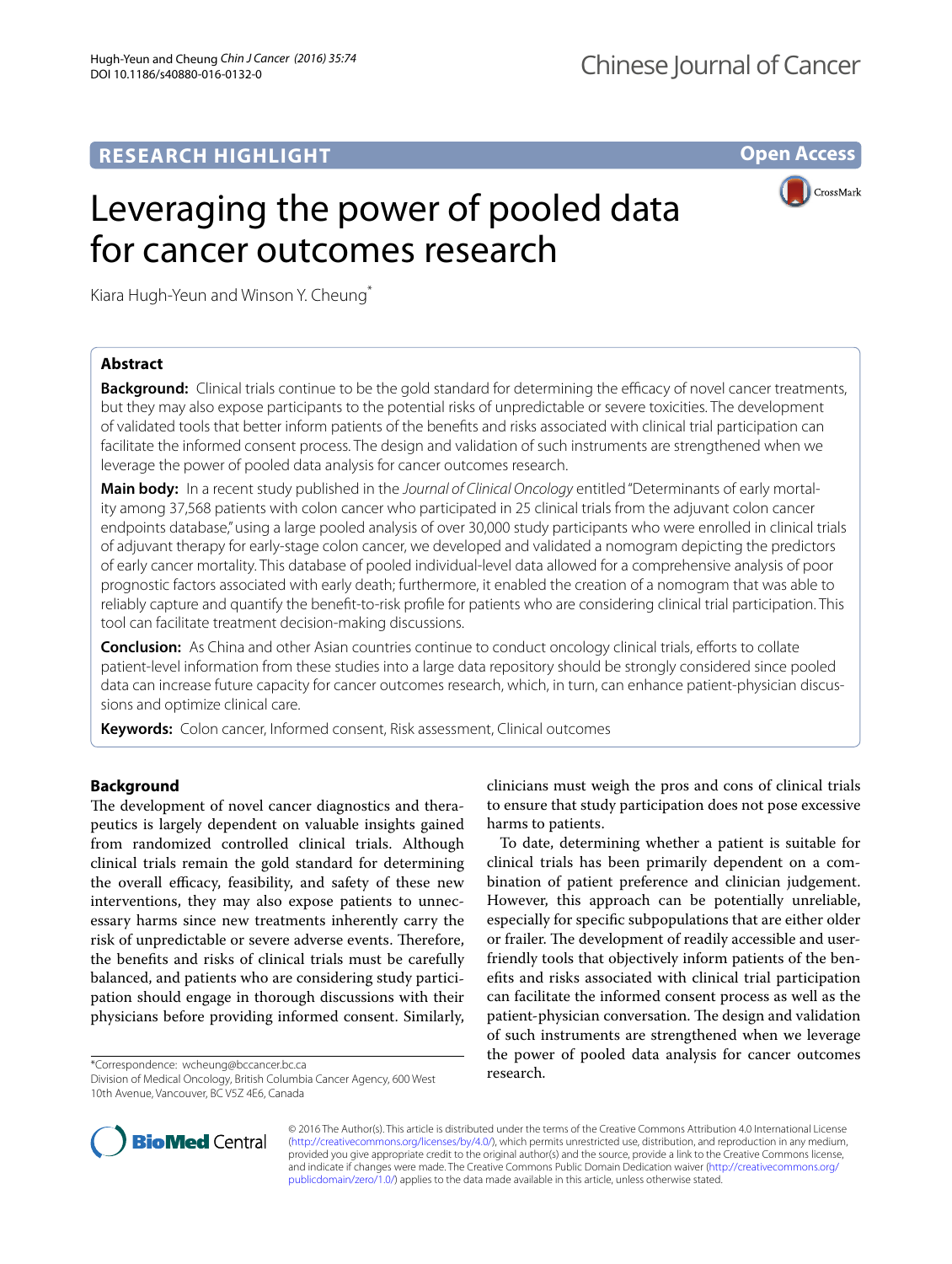The use of large databases of pooled patient data has already made it possible to address several important and clinically relevant research questions. Data from realworld, population-based settings [e.g., the British Columbia Cancer Agency (BCCA)] and clinical trial settings [e.g., Adjuvant Colon Cancer Endpoints (ACCENT)] have been previously interrogated to generate high-profile articles that successfully examined the effect of systemic therapy on overall and cancer-specific survival as well as the effect of various clinical and pathologic factors, such as age, race, and stage, on outcomes  $[1-3]$  $[1-3]$ .

Whereas previous studies have largely explored prognostic factors for early mortality among phase I study participants, similar studies to identify prognostic factors among phase III study participants have not been conducted. Most prior research was further limited by small sample sizes or significant heterogeneity in the pooled cohorts [[4,](#page-2-2) [5\]](#page-2-3). Thus, we saw an opportunity to use the ACCENT database to identify prognostic factors related to early mortality in phase III study participants. Specifically, the ACCENT database represents a large pooled repository of individual-level data from patients who had previously participated in phase III adjuvant colon cancer clinical trials. Leveraging this comprehensive database, we were able to provide insights into prognostic factors for early mortality in phase III study participants.

#### **Main body**

In our recent *Journal of Clinical Oncology* article entitled "Determinants of early mortality among 37,568 patients with colon cancer who participated in 25 clinical trials from the adjuvant colon cancer endpoints database" [\[6](#page-2-4)], we reported the results of a study that characterized the determinants of early mortality in a large cohort of earlystage colon cancer patients who had participated in prior adjuvant clinical trials. This study was conducted because the factors associated with early death after surgery and adjuvant chemotherapy are poorly defined. Therefore, we conducted a pooled analysis of over 30,000 patients from 25 randomized clinical trials of adjuvant systemic therapy. Using multivariate logistic regression models and controlling for confounders, we successfully developed and validated a nomogram for 6-month mortality.

We found that early mortality was very low: 0.3% at 30 days, 0.6% at 60 days, 0.8% at 90 days, and 1.4% at 6 months  $[6]$  $[6]$ . Consistent with other studies  $[7-9]$  $[7-9]$ , our prognostic analyses showed that advanced age, male gender, worse performance status, and higher tumor stage and grade predicted a greater likelihood of early mortality, whereas treatment received was not significantly associated with early mortality. Our findings underscored the observation that early mortality was generally uncommon, but it was more frequently seen in specific subsets of patients, such as those who were older and frailer. This highlights the importance of tools that can better clarify the benefit-to-risk ratio to patients who are considering clinical trial participation. The nomogram developed from our analysis has been validated and calibrated to serve as a potentially effective instrument that can guide and enhance treatment decision-making and discussions between clinicians and patients.

This study is also a proof-of-principle for other countries in terms of illustrating the strength of large databases. Colon cancer is a common cancer worldwide [[10\]](#page-2-7). Particularly in China, the incidence of colon cancer is anticipated to increase significantly over time, and the burden of this disease and its effect on society are expected to grow exponentially, especially given the longer lifespan of patients that has resulted from recent diagnostic and therapeutic advances [[11](#page-2-8), [12](#page-2-9)]. Although clinical trials are offered globally, the number of phase III trials available in China often pales in comparison to the number available in Western countries. Reasons for this disparity are numerous and may include various clinical and systemic factors, such as infrastructure and resource constraints or concerns regarding the risks of adverse events that may be more prevalent or unique among Asian patients.

As in many other countries, in China participation in clinical trials is suboptimal. It is estimated that only 2%–4% of patients in China with cancer ultimately consent to enroll in clinical trials, even when studies are available and offered to eligible patients [[13\]](#page-2-10). This finding has been attributed in part to inherent cultural beliefs that regard clinical trials as socially undesirable [\[14](#page-2-11)]. Interestingly, these negative perceptions of clinical trials have been shown to dissipate after effective educational interventions and open discussions with physicians [\[15](#page-2-12)]. As such, our nomogram may aid clinicians in their conversations with patients.

Because large clinical trials are not always accessible, and since important research questions almost always require adequate sample sizes to address well, pooling data from either population-based settings or clinical trial settings is an effective strategy for cancer outcomes research. Currently, the ACCENT database comprises patient-level data from over 25 adjuvant colon cancer clinical trials from North America and Europe. When the outcome of interest, such as early mortality, is relatively rare, pooling data can add validity to the analysis and strength to its findings. Presently, China is not part of similar database-driven initiatives, but pooling of such data may prove to be an invaluable resource for Asian patients [\[16](#page-2-13)]. Databases such as those available at BCCA or via ACCENT are excellent examples of the power of pooled data. The creation of similar databases of Asian